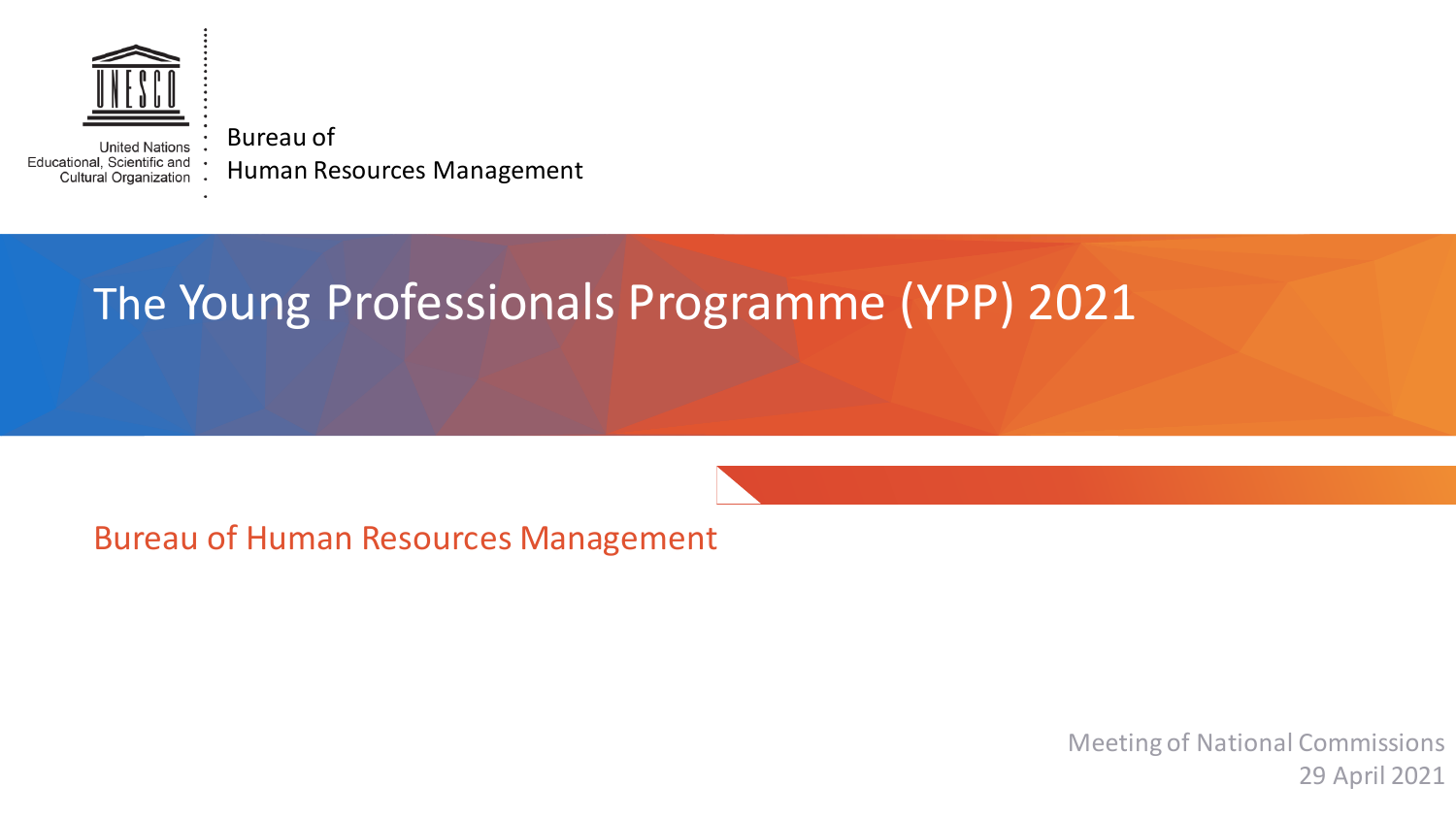

# Objectives of UNESCO's Young Professionals Programme

The Young Professionals Programme (YPP) provides the opportunity for young university graduates and young qualified professionals under or equal to the age of 32 years from non- and under-represented Member States to join UNESCO early in their professional career.

The objectives are two-fold:

## Geographical Representation

Improving the geographical representation of the Secretariat

## Rejuvenation

Contributing to the rejuvenation of the staff

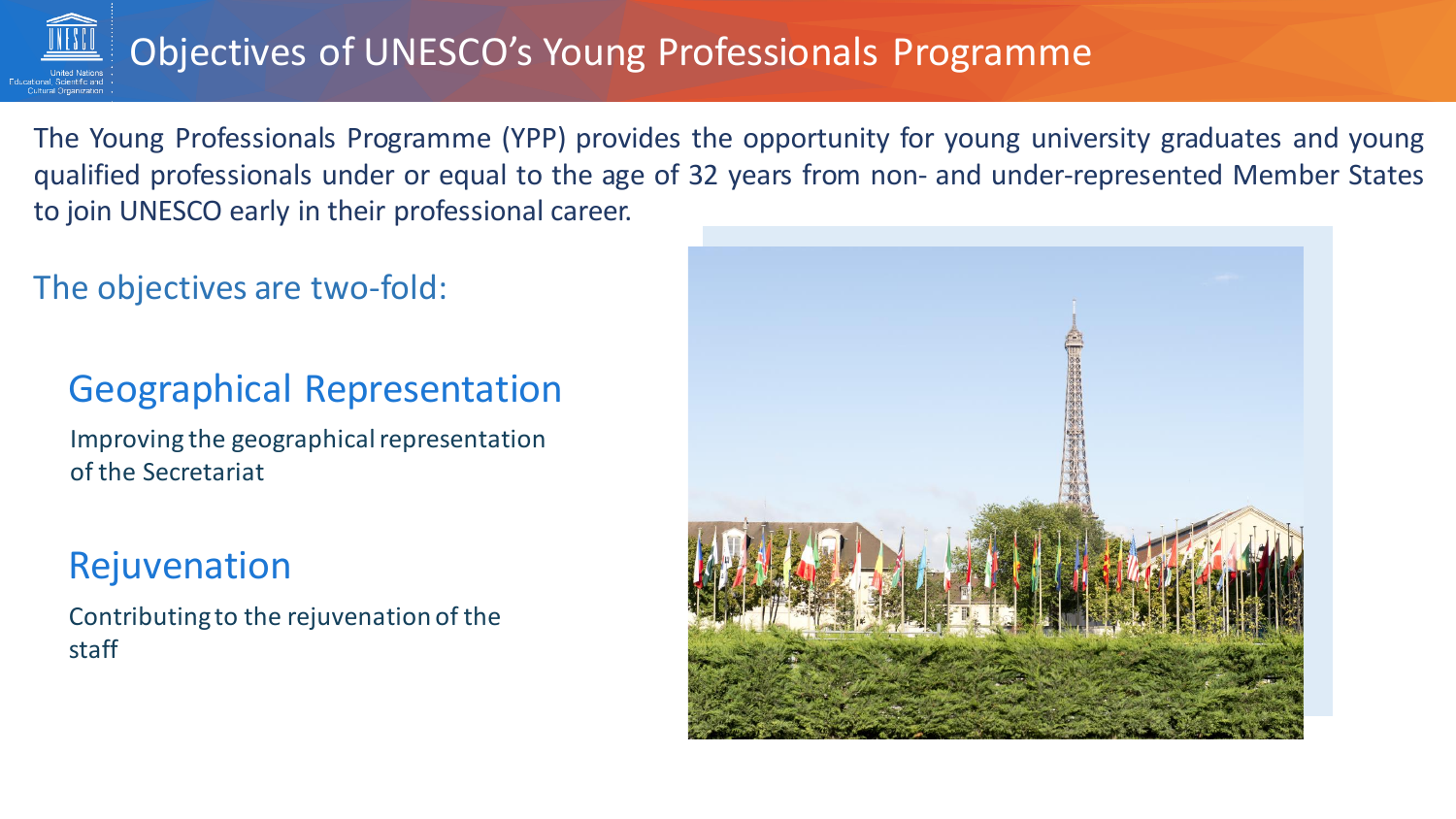

# Eligibility Criteria for the YPP 2021

## Who are we looking for ?



### • Nationality

Non- or under-represented Member States in UNESCO.

• Age

Age limit is 32 years old maximum (i.e., not born before 1<sup>st</sup> January 1990).

#### • Education

Advanced University degree (Master's or equivalent) in in the following areas: Education, Culture, Communications, Social and Human Sciences, Business Administration, Accounting/Finance, Law, International Relations.

#### • Languages

Fluent English or French. Knowledge of both working languages would be an asset. Knowledge of Arabic, Chinese, Russian or Spanish would be an additional asset.

#### • Experience

Initial professional experience is an asset, but not mandatory.

#### • Values

Integrity, professionalism, respect for diversity and a strong commitment to UNESCO's mission.

#### • Applications

Candidates must apply via their respective National Commission.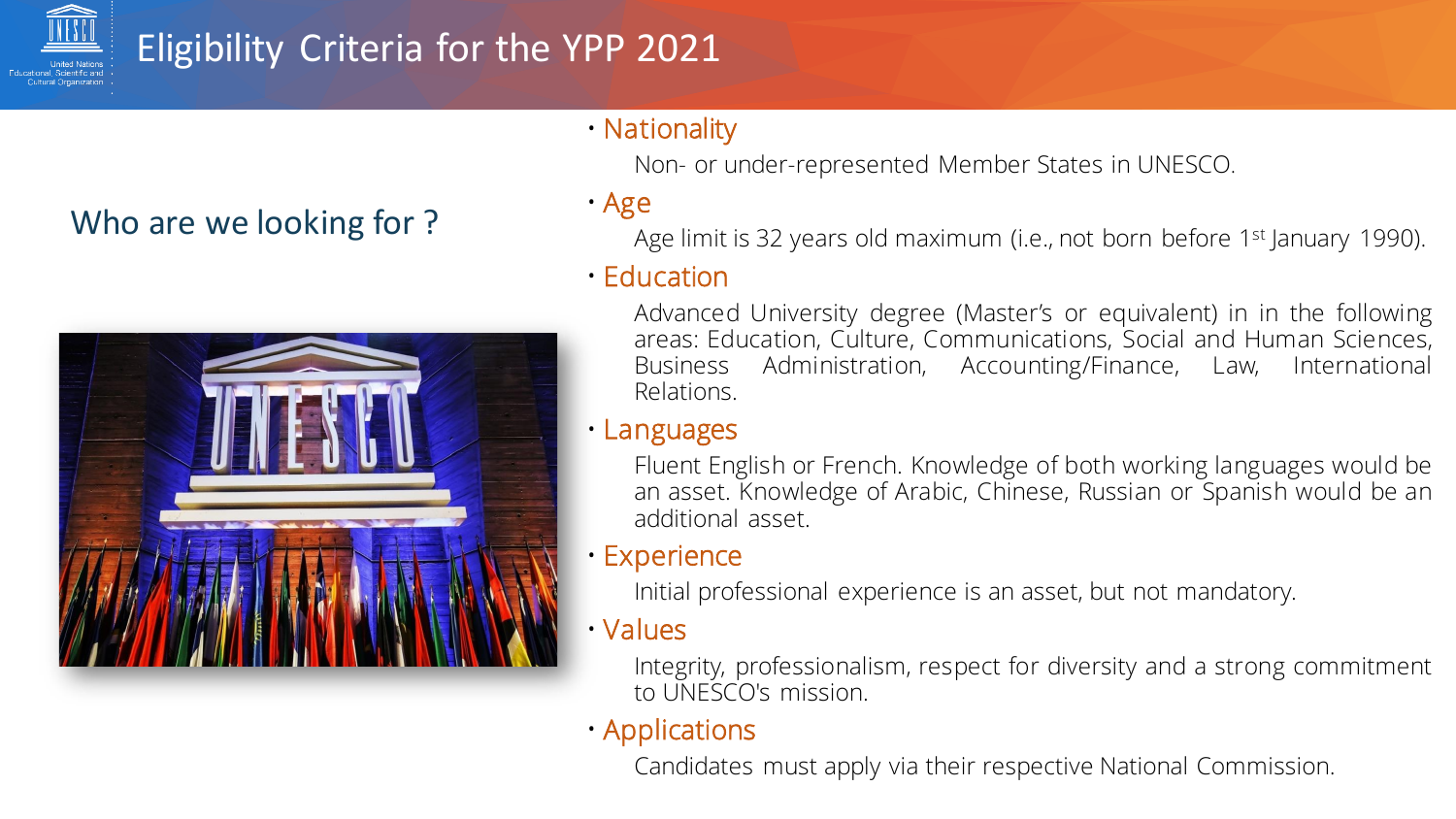

#### Under-represented Member States (62) (May 2021) Non-represented Member States (41) (May 2021)

Guinea-Bissau Haiti India Indonesia Iran (Islamic Republic of) Iraq Kazakhstan Kyrgyzstan Lesotho Liberia Malawi Maldives Mauritania Montenegro Myanmar Namibia New Zealand Nicaragua Nigeria North Macedonia Norway

Oman Papua New Guinea Peru Poland Russian Federation Rwanda Sao Tome and Principe Saudi Arabia Serbia Sierra Leone Singapore Slovakia Somalia Switzerland Thailand Togo **Turkey** Turkmenistan Venezuela (Bolivarian Republic of) Yemen

Andorra Angola Armenia Bahamas Bahrain Barbados Bhutan Brunei Darussalam Cabo Verde Central African Republic Chad Dominican Republic El Salvador Equatorial Guinea Guyana Iceland Kiribati Kuwait Luxembourg Malta Marshall Islands

Micronesia (Federated States of) Monaco Nauru Niue Palau Panama Qatar Saint Vincent and the Grenadines Samoa San Marino Solomon Islands South Sudan Sri Lanka Suriname Tajikistan Timor-Leste Tonga Tuvalu United Arab Emirates Vanuatu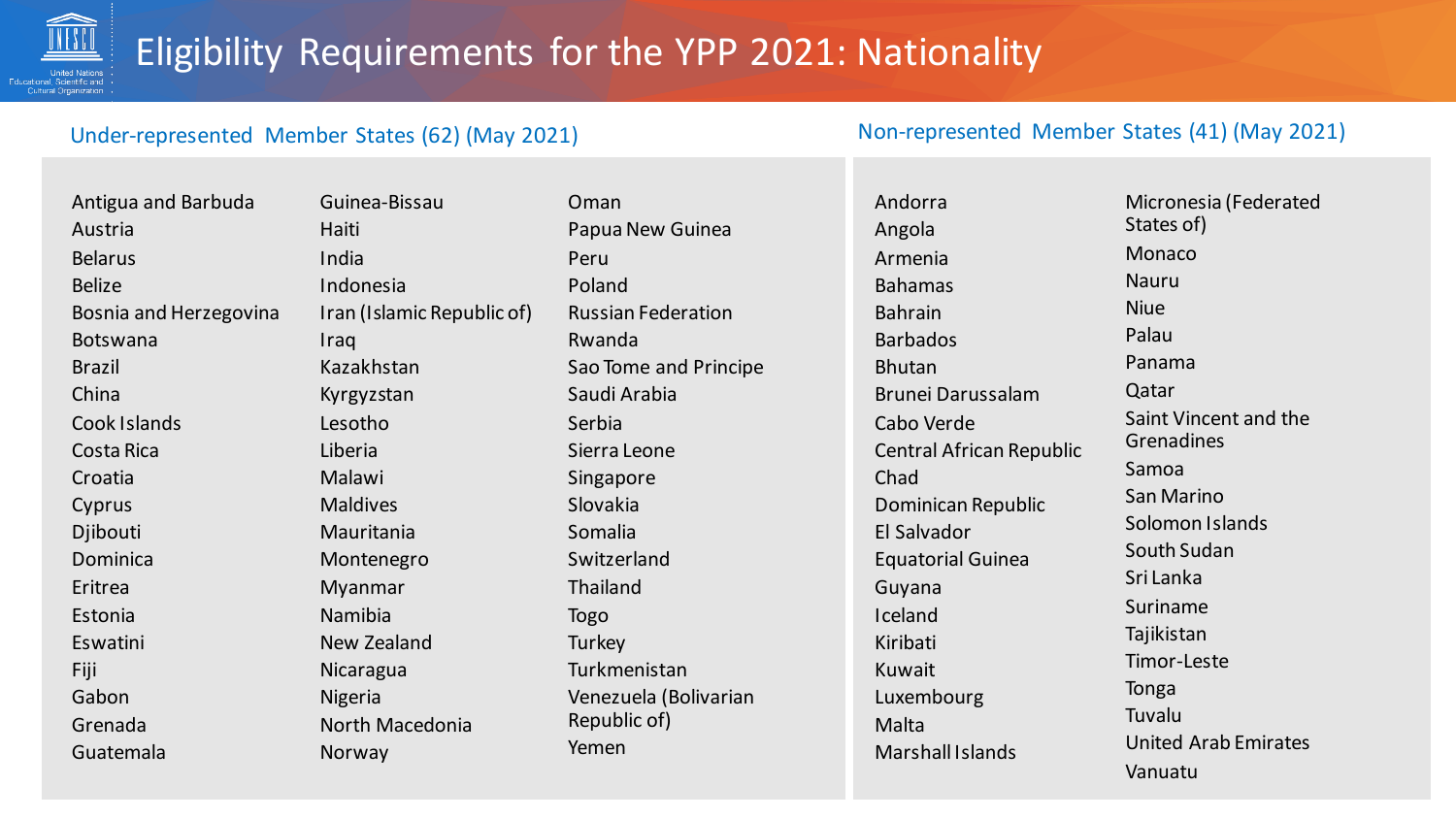

| <b>Title</b>                                    | Sector / Unit                                                                                  | <b>Duty Station</b>        |
|-------------------------------------------------|------------------------------------------------------------------------------------------------|----------------------------|
| 1. Associate Education Policy Analyst (PA)      | Education Sector (ED), International Institute<br>for Educational Planning (IIEP)              | <b>UNESCO Office Dakar</b> |
| 2. Associate Programme Specialist               | <b>Communications and Information Sector</b><br>(CI), Media Relations                          | <b>UNESCO HQs, Paris</b>   |
| 3. Associate Liaison Officer                    | <b>Priority Africa and External Relations Sector</b><br>(PAX)                                  | UNESCO HQs, Paris          |
| 4. Associate Legal Officer                      | Sector for Administration & Management<br>(ADM), Bureau of Human Resources<br>Management (HRM) | <b>UNESCO HQs, Paris</b>   |
| 5. Associate Finance and Administrative Officer | Sector for Administration & Management<br>(ADM), Support and Administration                    | <b>UNESCO Field Office</b> |
| 6. Associate Programme Specialist               | Culture Sector (CLT), Section for Movable<br>Heritage and Museums (as of October 2022)         | UNESCO HQs, Paris          |
| 7. Associate Programme Specialist (PA)<br>(TBC) | Social and Human Sciences Sector (SHS)                                                         |                            |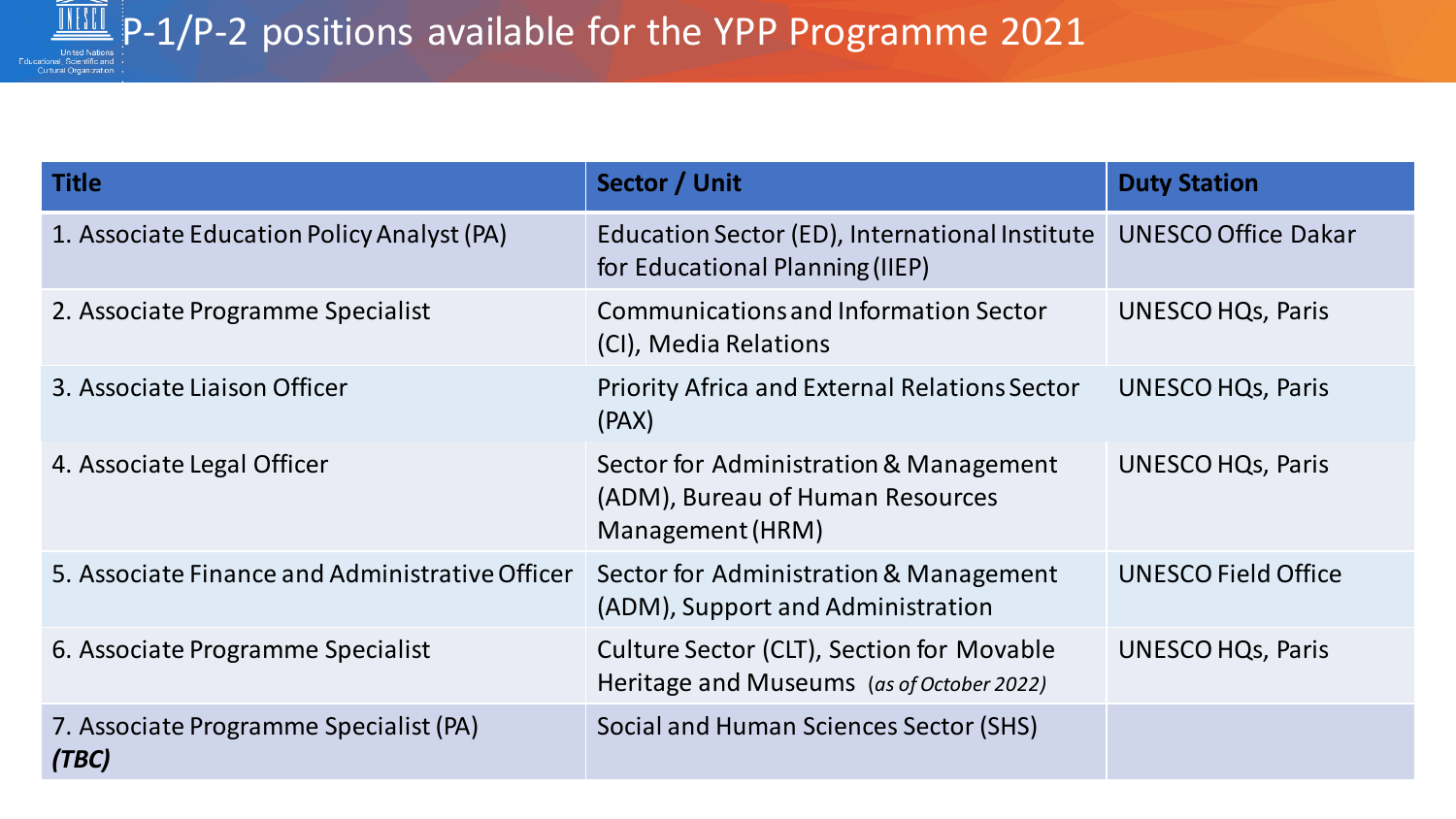

# Roadmap of Young Professionals Programme 2021

| <b>Steps</b>                                                                                                               | <b>Actions</b>                                                                                                                                                                                                                                                                                                                                                                | <b>Date</b>                 |
|----------------------------------------------------------------------------------------------------------------------------|-------------------------------------------------------------------------------------------------------------------------------------------------------------------------------------------------------------------------------------------------------------------------------------------------------------------------------------------------------------------------------|-----------------------------|
| <b>Call for Application</b>                                                                                                | Call for applications to National Commissions of non- and under-represented Member<br><b>States, cc Permanent Delegations</b>                                                                                                                                                                                                                                                 | mid May 2021                |
| <b>NATCOMs Selection</b><br>(National Commissions)                                                                         | Submission of up to maximum 15 candidatures by each National Commission (Excel<br>template provided) - Email address: YPP@unesco.org<br>Each candidate to submit his/her application on UNESCO's Career Website (HRM will<br>communicate a specific link)                                                                                                                     | mid August 2021             |
| <b>Pre-selection &amp; Video-</b><br><b>Interviews</b> $-$ <i>Written tests</i><br>(as required)<br>(HRM/Sectors/Services) | HRM pre-selection against requirements of the YPP Programme<br>In consultation with Sectors/Bureaux, HRM establishes a list of candidates invited to<br>$\bullet$<br>hold a <b>video-interview</b><br>HRM informs NATCOMs on candidates retained and not retained for video-interviews                                                                                        | September 2021              |
| <b>Panels Interviews</b><br>(HRM/Sectors/Services)                                                                         | HRM short-lists candidates to be interviewed by Panel, in consultation with<br>$\bullet$<br>Sectors/Bureaux<br><b>HRM informs NATCOMs on non retained candidates</b><br>Panels interviews with short-listed candidates by video-conference:<br>Panels chaired by HRM with representatives of Sectors/Services<br>Recommendations by HRM, in consultation with Sectors/Bureaux | September /<br>October 2021 |
| <b>Final Decision</b><br>(Director-General)                                                                                | Submission of final recommendations to the Director-General for appointment decision                                                                                                                                                                                                                                                                                          | November 2021               |
| <b>Appointment</b>                                                                                                         | Appointment of selected candidates:<br>HRM informs NATCOMs, Perm. Delegations of appointment of successful candidates<br>and informs of not retained candidates<br>HRM informs successful candidates of their appointment                                                                                                                                                     | December 2021               |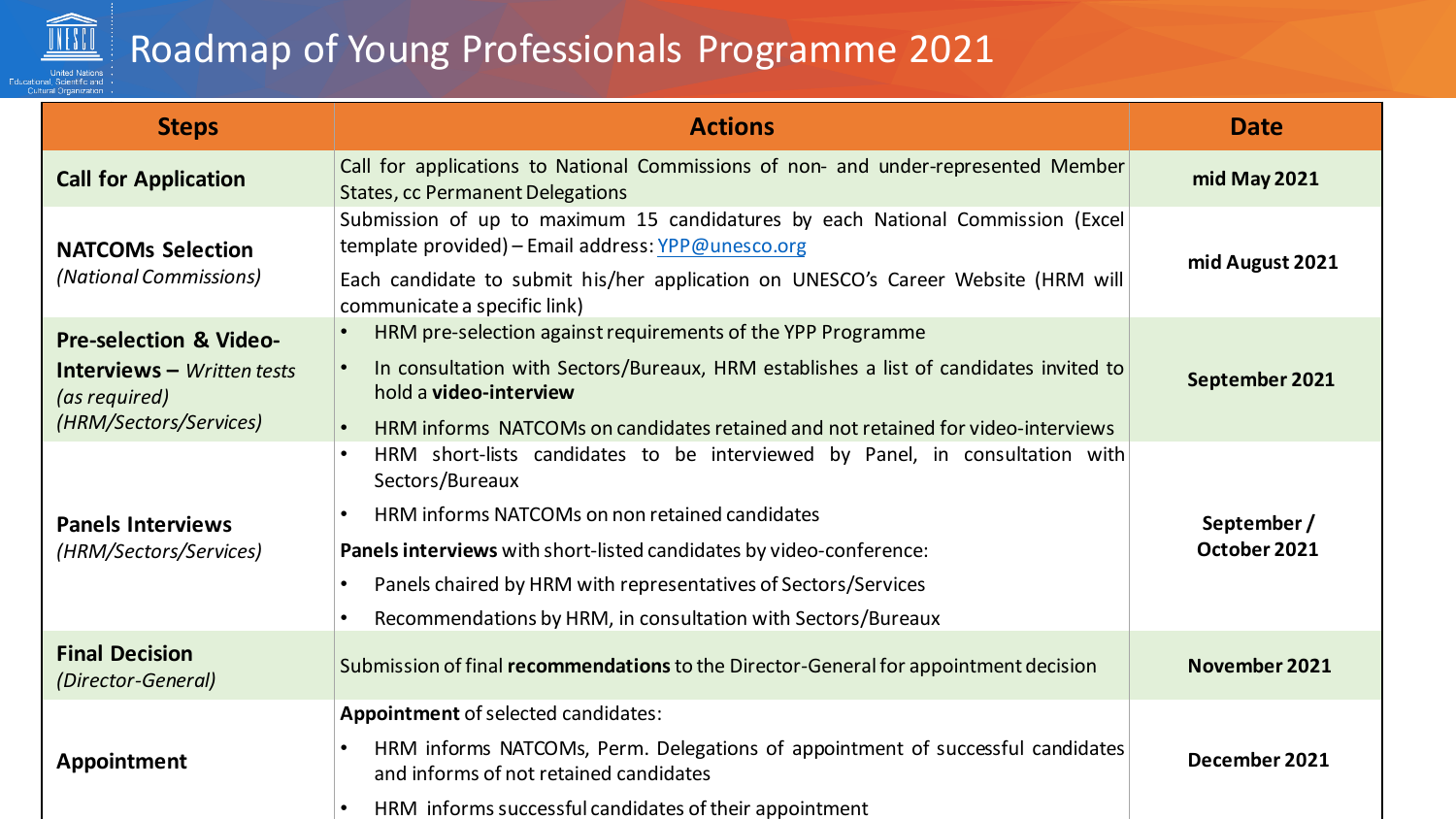### $\sqrt{\frac{2}{100}}$  Timeline of Young Professionals Programme 2021 :<br>+ United Nations<br>+ Educational, Scientific and<br>+ Cultural Organization

|                                                                                                | <b>April</b><br>2021 | May<br>2021 | June<br>2021 | July<br>2021 | Aug.<br>2021 | Sept.<br>2021 | Oct.<br>2021 | Nov.<br>2021 | Dec.<br>2021 |
|------------------------------------------------------------------------------------------------|----------------------|-------------|--------------|--------------|--------------|---------------|--------------|--------------|--------------|
| <b>Call for Application</b>                                                                    |                      |             |              |              |              |               |              |              |              |
| <b>NATCOMs Selection (National</b><br>Commissions) / Online<br><b>Application</b> (Candidates) |                      |             |              |              |              |               |              |              |              |
| <b>Pre-selection &amp; Video-</b><br>Interviews (HRM)<br>Written tests (as required)           |                      |             |              |              |              |               |              |              |              |
| Panel Interviews (HRM/Sectors)                                                                 |                      |             |              |              |              |               |              |              |              |
| <b>Final Decision</b><br>(Director-General)                                                    |                      |             |              |              |              |               |              |              |              |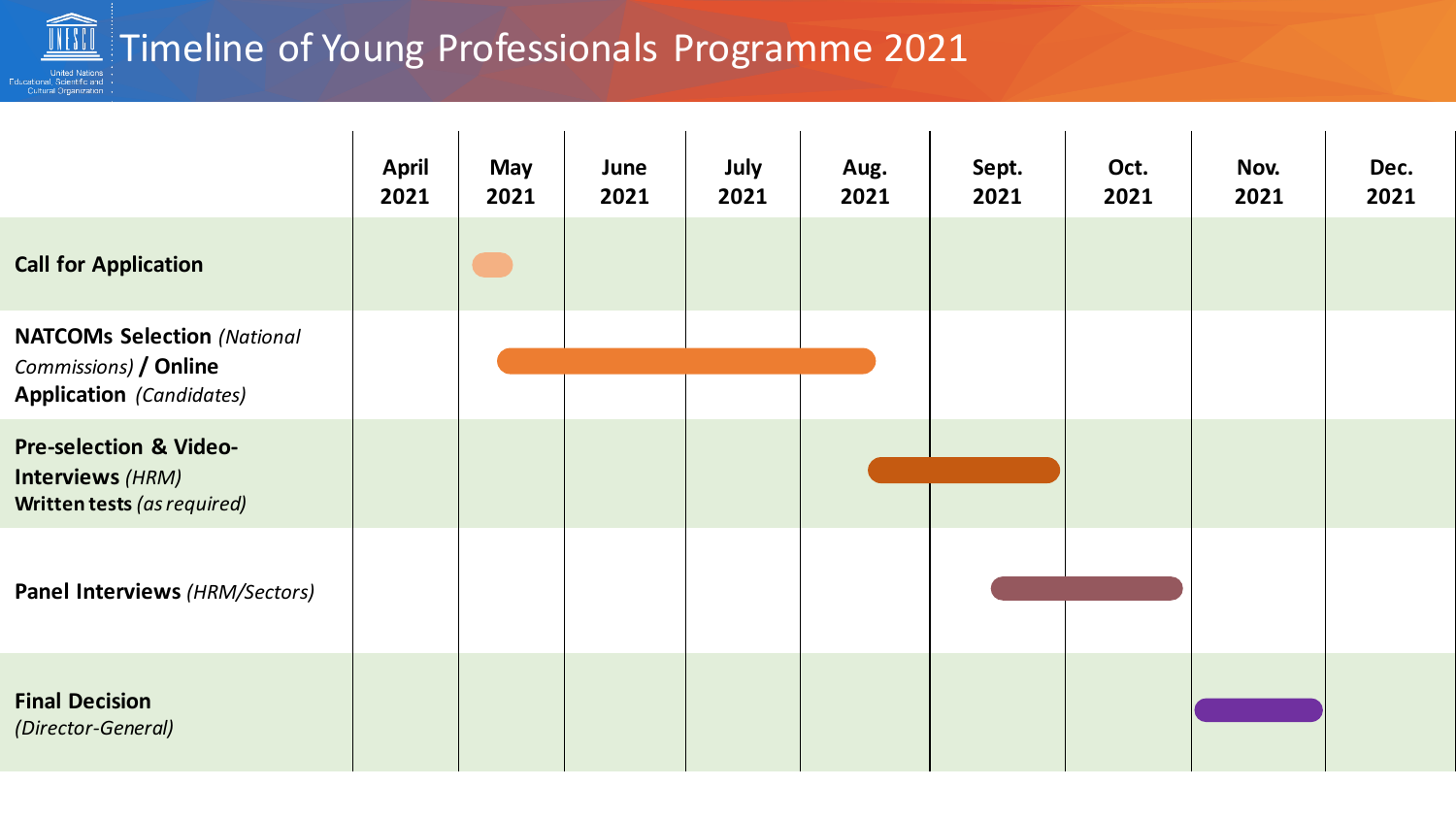

# **Deadline**

• 15 August 2021

## Candidatures

• A maximum of 15 qualified candidatures per Member State



## Documents to submit

- One copy of the Curriculum Vitae of each candidate (2 pages max.) (in English or French)
- Candidates' information list (template attached)

On line guidance for interviews will be proposed by HRM

## **Contact**

- **[YPP@unesco.org](mailto:YPP@unesco.org)**
- Annick GRISAR, Coordinator YPP 2021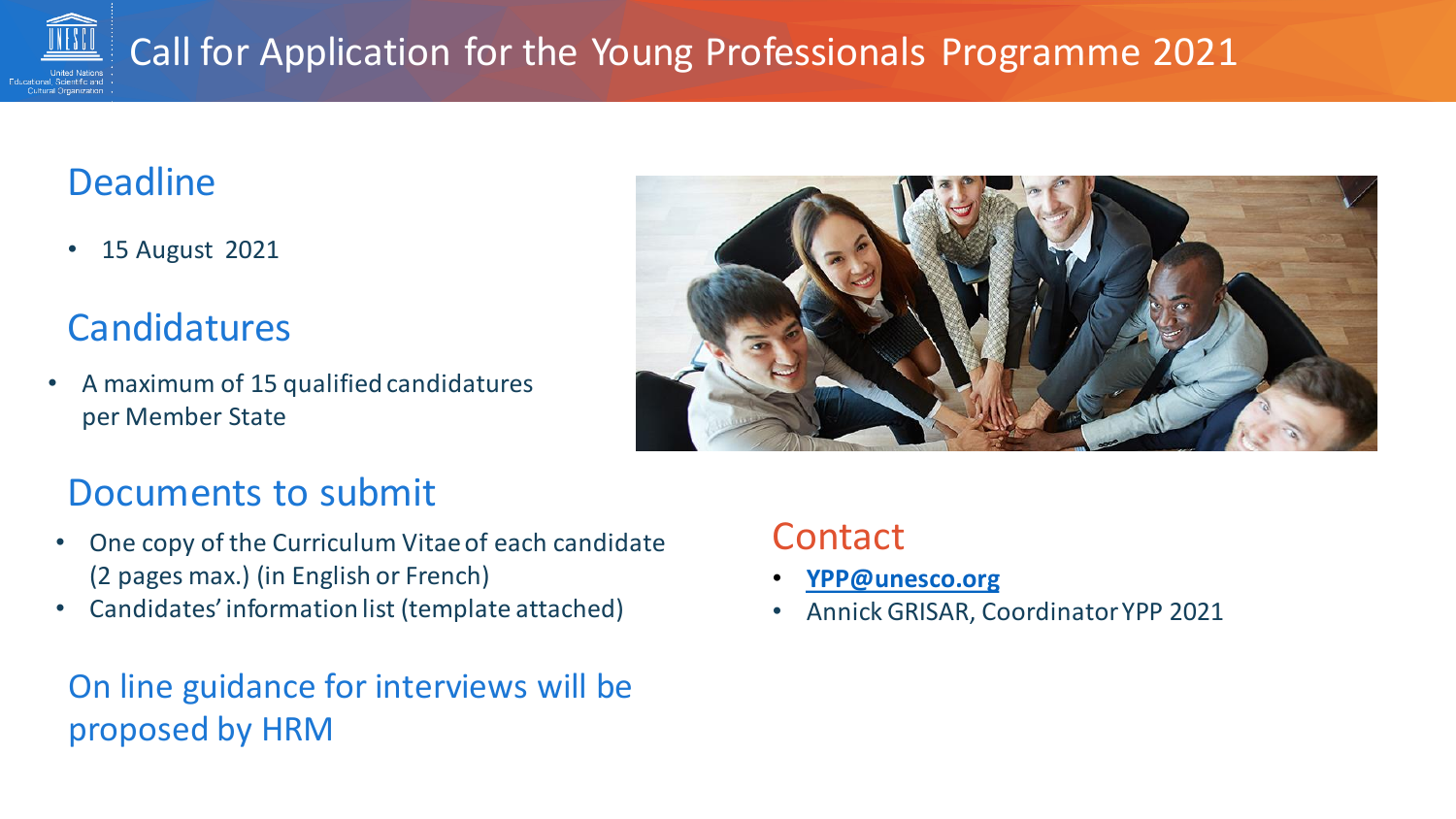

## Template to submit list of YPP candidates

| <b>UNESCO YPP 2021</b>                  |                 |                       |                             |                               |                               |                          |                                                             |                          |
|-----------------------------------------|-----------------|-----------------------|-----------------------------|-------------------------------|-------------------------------|--------------------------|-------------------------------------------------------------|--------------------------|
| List of candidates from XXXXX (Country) |                 |                       |                             |                               |                               |                          |                                                             |                          |
| No.                                     | Gender<br>(F/M) | Family<br><b>Name</b> | <b>First</b><br><b>Name</b> | Date of Birth<br>(dd/mm/yyyy) | <b>Degree</b><br>(Master/PhD) | <b>Field of</b><br>Study | <b>Phone number</b><br>(country code $+$<br>prefix +number) | E-mail<br><b>Address</b> |
| $\mathbf{1}$                            | Male            |                       |                             |                               |                               |                          |                                                             |                          |
| $\overline{2}$                          |                 |                       |                             |                               |                               |                          |                                                             |                          |
| $\overline{\mathbf{3}}$                 |                 |                       |                             |                               |                               |                          |                                                             |                          |
| 4                                       |                 |                       |                             |                               |                               |                          |                                                             |                          |
| 5                                       |                 |                       |                             |                               |                               |                          |                                                             |                          |
| $6\phantom{1}6$                         |                 |                       |                             |                               |                               |                          |                                                             |                          |
| $\overline{\mathbf{z}}$                 |                 |                       |                             |                               |                               |                          |                                                             |                          |
| 8                                       |                 |                       |                             |                               |                               |                          |                                                             |                          |
| $9$                                     |                 |                       |                             |                               |                               |                          |                                                             |                          |
| 10                                      |                 |                       |                             |                               |                               |                          |                                                             |                          |
| 11                                      |                 |                       |                             |                               |                               |                          |                                                             |                          |
| 12                                      |                 |                       |                             |                               |                               |                          |                                                             |                          |
| 13                                      |                 |                       |                             |                               |                               |                          |                                                             |                          |
| 14                                      |                 |                       |                             |                               |                               |                          |                                                             |                          |
| 15                                      |                 |                       |                             |                               |                               |                          |                                                             |                          |